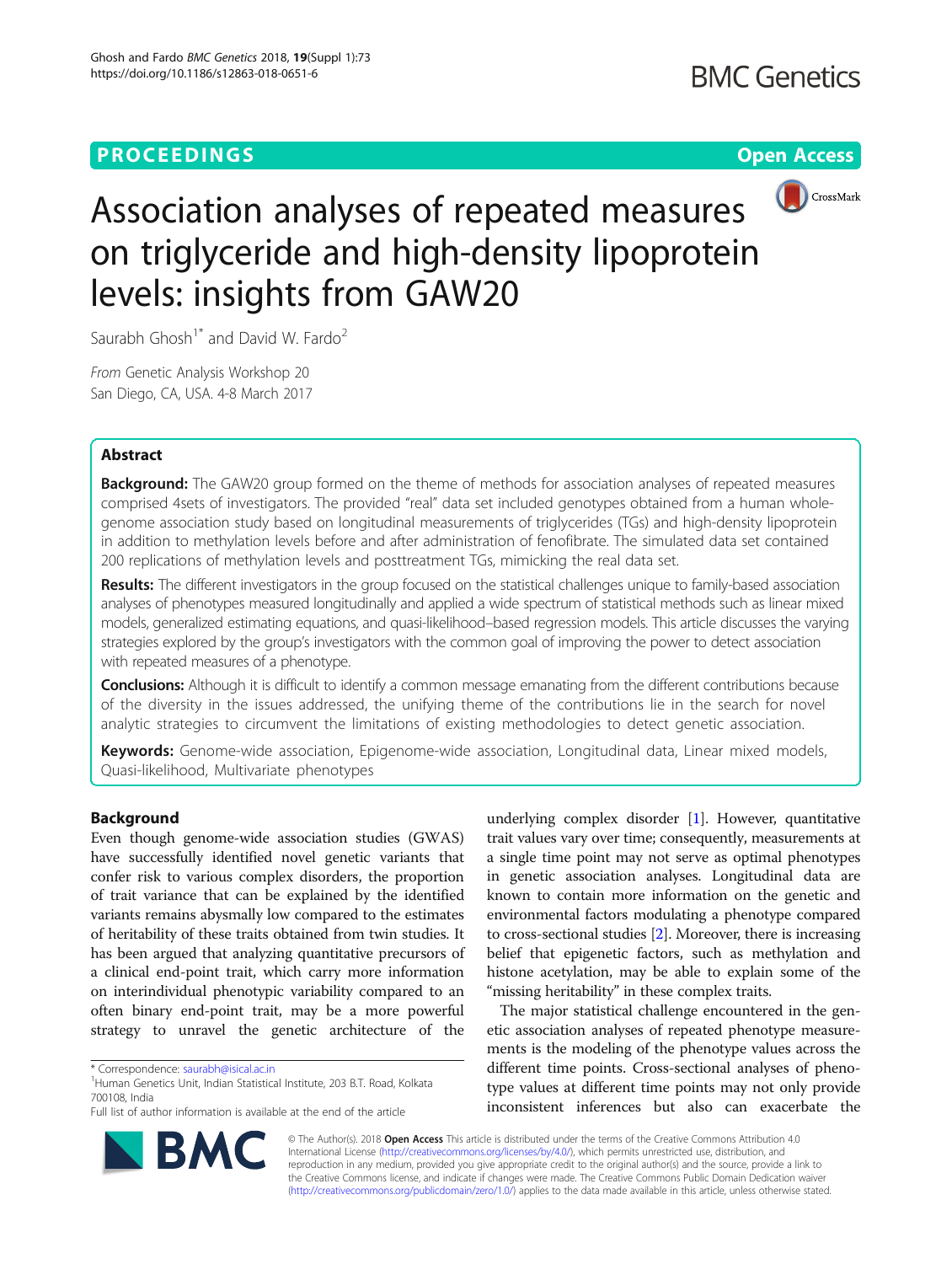problem of multiple testing inherent in GWAS. On the other hand, a naïve multivariate analysis ignoring the correlation structure of phenotype values across the different time points may result in power loss [\[3\]](#page-4-0). It is also challenging to develop methodologies that can incorporate multiple phenotypes in the longitudinal framework. Likelihood-based methods, such as variance components [[4](#page-4-0), [5\]](#page-4-0) for analyzing multivariate phenotypes, may be directly adopted to analyze a single phenotype in a longitudinal framework, but such methods are, in general, sensitive to violations of the underlying assumptions used for modeling the vector comprising the phenotype values at the different time points. Alternatively, data reduction techniques, such as principal components analysis [\[6\]](#page-4-0), circumvent the problem of robustness, but often yield reduced power to detect associations. The family-based framework involves an additional challenge of modeling phenotypic, familial, and serial correlations, but this can be addressed, for example, by latent variable methodology that incorporates both longitudinal and family correlation [\[7\]](#page-4-0).

The GAW20 provided an excellent opportunity to explore the various statistical issues pertaining to association analyses of longitudinal phenotypes, whole-genome single-nucleotide polymorphism (SNP) data, and methylation (cytosine-phosphate-guanine [CpG]) data. The real data provided in GAW20 includes pedigrees from the Genetics of Lipid Lowering Drugs and Diet Network (GOLDN) study comprising 1105 participants and including genome-wide information on 597,145 variant sites and methylation levels at 463,995 CpG sites. Repeated measurements are available on 2 phenotypes: triglyceride (TG) levels and high-density lipoprotein (HDL) levels, measured twice each before and after the intervention of fenofibrate, a blood lipid-lowering drug. Information was also available on a few additional variables, such as age, sex, smoking status, and study center. The simulated data provided in GAW20 was created to mimic the real data and assumed 5 "major gene" causal SNP effects. Each of these effects on TG response was modeled to be proportional to the degree that the physically closest CpG site is unmethylated. Two hundred simulation replicates of posttreatment TG and methylation levels were generated under this growth-curve-based pharmacoepigenetic response model [[8\]](#page-4-0).

There were 4 contributions from our group, of which 3 considered the real data while 1 [[9\]](#page-4-0) analyzed the simulated data. Table 1 summarizes the data analyzed in the different contributions. The contributions that focused only on detecting association between SNPs and longitudinal phenotypes considered a minor allele frequency threshold of greater than 0.05 based on the common variant–common disease hypothesis. While Das et al. [[10\]](#page-4-0) and Kulkarni et al. [[11](#page-4-0)] performed genome-wide association analyses based on TG and HDL levels, Wei

|               | <b>Table 1</b> Description of the data analyzed in the different |  |  |  |
|---------------|------------------------------------------------------------------|--|--|--|
| contributions |                                                                  |  |  |  |

| Contribution     | Type of data analyzed | Phenotypes analyzed   |
|------------------|-----------------------|-----------------------|
| Das et al        | <b>GOLDN (GWAS)</b>   | TG, HDL               |
| Kulkarni et al   | <b>GOLDN (GWAS)</b>   | TG (adjusted for HDL) |
| Wei and Wu       | <b>GOLDN (EWAS)</b>   | TG, methylation       |
| Strickland et al | Simulated (10 SNPs)   | TG, methylation       |
|                  |                       |                       |

EWAS epigenome-wide association study, GOLDN Genetics of Lipid Lowering Drugs and Diet Network, HDL high-density lipoprotein, SNP single-nucleotide polymorphism, TG triglyceride

and Wu [[12\]](#page-4-0) carried out an epigenome-wide association analysis based on TG and methylation levels, and Strickland et al. [[9\]](#page-4-0) restricted their analyses to 10 SNPs along with the nearest CpG sites in the simulated data set (5 causal SNPs that were simulated to exhibit large effects on TG levels and 5 noncausal SNPs). The association analyses in the different contributions adopted variance components approaches, linear mixed effects models, generalized estimating equations, quadratic inference functions, or tests based on transmission disequilibrium. None of the contributions performed analyses of cross-sectional phenotype values exclusively. Although there were varying statistical issues addressed by the different investigators in the group, we were able to integrate these issues into a few unifying themes as discussed in the subsequent sections.

## **Methods**

#### Combining repeated measurements of phenotypes

A primary challenge in analyzing a phenotype in a longitudinal framework lies in the integration of the phenotype values across different time points in a multivariate phenotype vector or a reduced univariate phenotype. All the contributions used logarithmic transformations on phenotypic values to induce normality. Das et al. [[10](#page-4-0)] considered an 8-dimensional phenotype vector comprising the 4 measurements of TG and the 4 measurements of HDL while performing the GWAS with the 2 quantitative traits. In a separate analysis, they considered the difference in the means of the 2 measurements of TG levels made before administration of fenofibrate with those made after treatment as the phenotype of interest to analyze the effect of fenofibrate on genomic associations. Strickland et al. [\[9](#page-4-0)] and Wei and Wu [[12\]](#page-4-0) also summarized the TG measurements pre- and postadministration of fenofibrate by the respective means. Kulkarni et al. considered the first principal component of the TG measurements before and after the administration of fenofibrate as a summarized phenotype in their model. Because the different contributions considered diverse alternatives of combining the phenotype values, comparisons of the performances based on the different choices were not performed and hence, an optimal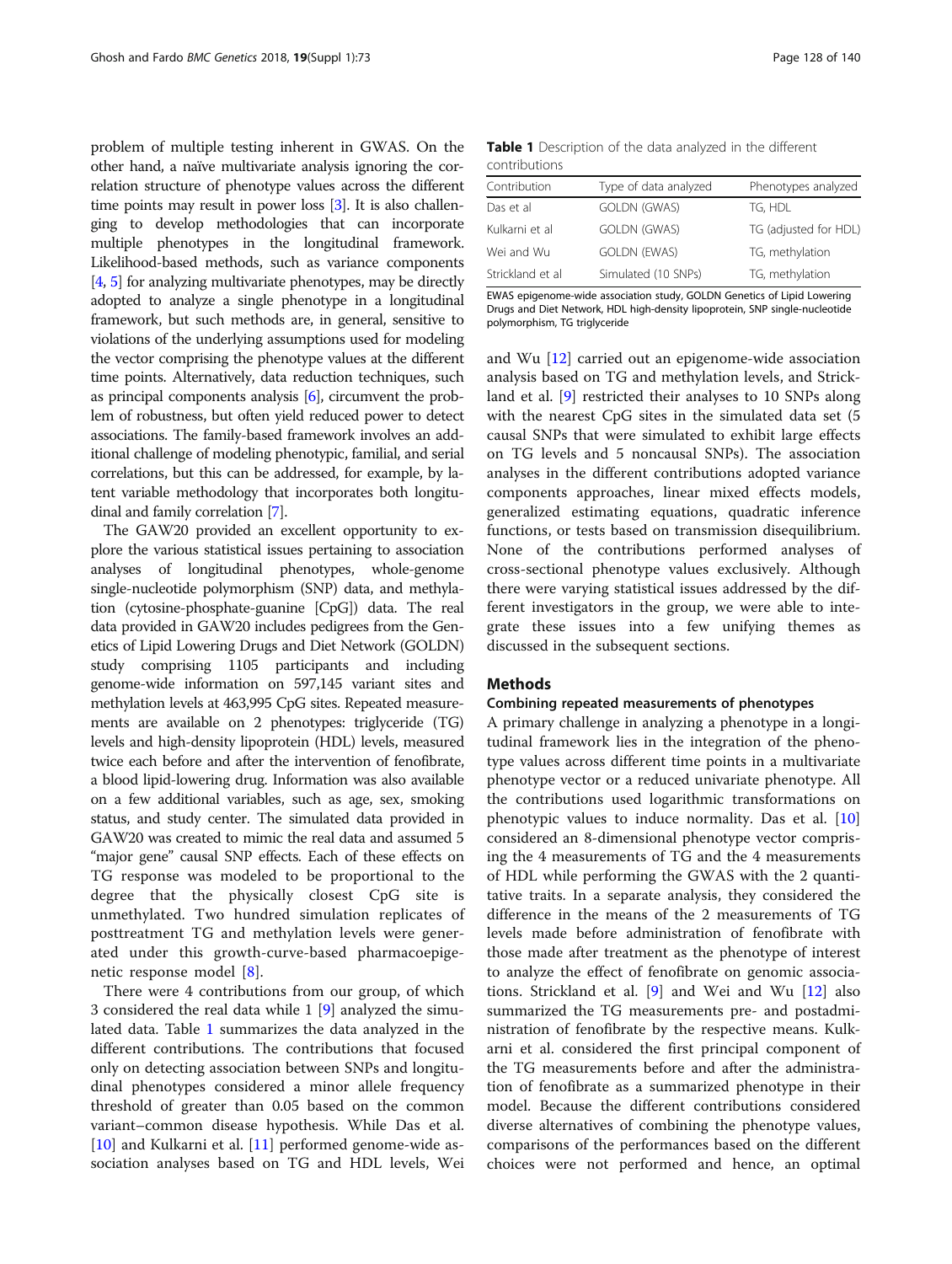method of integrating the phenotype values was not investigated.

#### Adjustment for covariates

Environmental confounders as well as clinically correlated endophenotypes are known to adversely affect inferences on genetic association [\[13\]](#page-4-0), especially with respect to false-positive rates. Thus, it is necessary to adjust the effects of these factors from the phenotypes of interest to assess the true effects of the genetic variants. Data were available on 5 covariates: HDL levels, age, sex, smoking status, and study center. Even though Das et al. [[10\]](#page-4-0) considered HDL levels jointly with TG levels as the primary phenotype, they included age and smoking status as fixed effects in the regression model. Strickland et al. [[9\]](#page-4-0), as well as Wei and Wu [[12](#page-4-0)], used a similar method of adjustment by modeling age, sex, study centers, and methylation levels at CpG sites as fixed effects. Wei and Wu [\[12](#page-4-0)] also included treatment (ie, prestatus or poststatus of fenofibrate administration) as a binary covariate in the model. Kulkarni et al. [\[11\]](#page-4-0) used a generalized linear regression of TG levels on HDL levels to obtain TG levels adjusted for HDL levels.

Das et al. [\[10](#page-4-0)] and Kulkarni et al. [\[11](#page-4-0)] used different strategies to impute missing phenotypic values to maximize the information on longitudinal data. Kulkarni et al. [\[11](#page-4-0)] used an unrelated set of founders from the pedigrees to estimate the missing phenotype values based on data on the available phenotype values using an expectation maximization algorithm under the assumption of multivariate normality of phenotype values and then used the plug-in estimates of the parameters to impute the missing phenotype values of the nonfounders in the pedigrees. Das et al. [[10](#page-4-0)] also used the expectation maximization algorithm but under their assumed mixed model framework. The imputed values corresponding to the missing phenotypic observations are computed under the null hypothesis of absence of any SNP effect and zero genetic correlation.

## Statistical methods for association

The different contributions explored contrasting statistical approaches to analyze TG levels before and after the administration of fenofibrate. The most popular approach to model the longitudinal data in the family-based framework is to use linear mixed effects models, primarily because such models can both account for relatedness within families and correct for population stratification between families via incorporation of principal components [\[14](#page-4-0)]. Moreover, the flexibility of modeling the effect of fenofibrate both as a main effect and as an interaction effect with SNPs results in higher powers of detecting association. However, analyses based on linear mixed models are susceptible to violations in

distributional assumptions (such as normality). On the other hand, transmission-based tests for association that model transmission probabilities of parental alleles conditioned on offspring phenotypes require partitioning large pedigrees into nuclear families, resulting in possible loss of power but are relatively more robust with respect to model misspecifications as the tests are conditioned on phenotype values and hence do not require modeling the correlation structure of the repeated measurements of a phenotype across different time points. Moreover, such models can incorporate both quantitative and qualitative components in the vector of measurements [\[15](#page-4-0), [16](#page-4-0)].

Strickland et al. [[9](#page-4-0)] considered 2 outcome variables: TG change scores calculated as the difference between the posttreatment and pretreatment average log-transformed TG levels and TG adjusted by baseline TG to compare the performances of 3complementary multivariate methods that account for the correlation induced by familial relatedness: linear mixed effects models, generalized estimating equations, and quadratic inference functions. Wei and Wu [\[12](#page-4-0)] et al. employed a mixed effects model with a familial random effect and conducted an epigenome-wide association study. They used a time-by-methylation interaction test to identify candidate genes for a gene-set enrichment analysis. Das et al. [\[10\]](#page-4-0) considered a multivariate phenotype vector comprising TG and HDL levels, each measured at 4 different time points and used a linear mixed model to perform a GWAS with the set of SNPs. They also used a modification of Henderson's mixed model to develop a multilocus association test with the mean change in TG levels caused by the administration of fenofibrate. Kulkarni et al. [\[11\]](#page-4-0) developed a novel test for association based on quasi-likelihood where the conditional distribution of the transmission indicators of alleles from both parents (of whom at least 1 must be heterozygous) at a SNP is modeled using a logistic link function of the principal components of TG levels (both unadjusted and adjusted for HDL levels) before and after the administration of fenofibrate.

## Results

Because contrasting statistical methodologies were applied to analyze different subsets of the GAW20 data on repeated measurements of TG and HDL levels, it was not feasible to explore the extent of similarity in the results obtained by the different investigators in the group. The phenotype definitions as well as the objectives with respect to these definitions were also not strictly comparable. Thus, it is not unexpected that the significantly associated SNPs obtained by Das et al. [\[10\]](#page-4-0) and Kulkarni et al. [\[11\]](#page-4-0) are located in different genomic regions. With respect to objectives of individual contributions in the group, we summarize the major conclusions as follows: Das et al. [\[10](#page-4-0)] showed that testing for association at the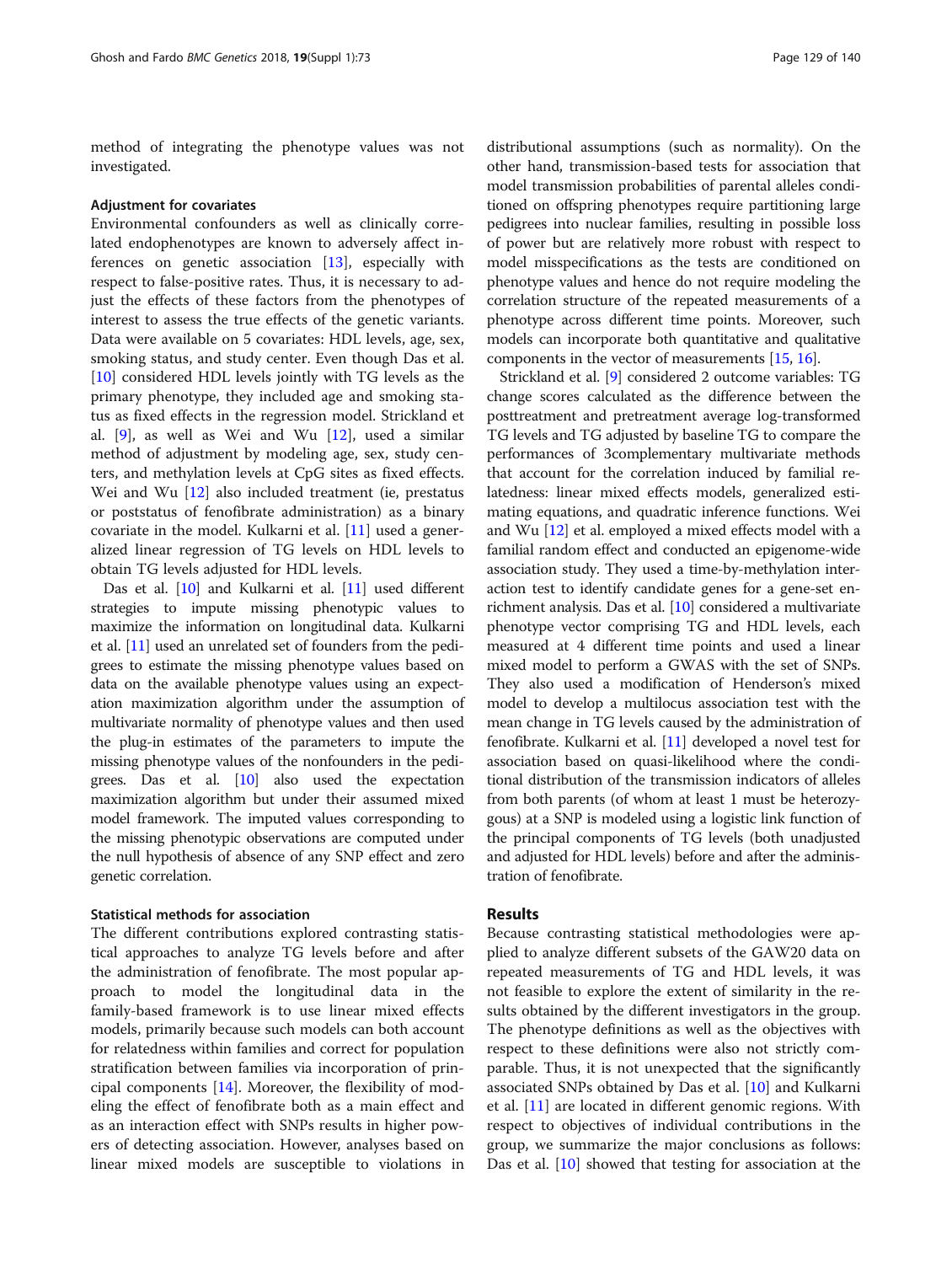gene level (ie, simultaneously testing at multiple SNPs) may significantly reduce the multiple testing burden compared to single SNP association tests. Kulkarni et al. [[11\]](#page-4-0) observed that including transmission information from both parents may increase the likelihood of obtaining a larger number of significant association findings compared to classical transmission-based tests that consider transmissions only from heterozygous parents. Wei and Wu [[12](#page-4-0)] demonstrated that integrating information on association obtained from methylation data and from pathway databases is likely to yield a larger set of putative genes modulating the phenotype of interest. Based on the empirical error rates obtained from the 200 simulated replications, Strickland et al. [\[9](#page-4-0)] found that while tests based on linear mixed effects models maintained the appropriate size, those based on the generalized estimating equations or the quadratic influence function have inflated false positive rates unless an explicit bias correction is employed. A common observation in all the contributions was the lack of power in obtaining a larger number of true association findings as a consequence of inadequate sample sizes.

## **Discussion**

A majority of the contributions [\[9](#page-4-0), [10,](#page-4-0) [12](#page-4-0)] highlighted the flexibility of linear mixed effects models, which can be used to model the dependence of TG values across different time points in a family-based framework. On the other hand, the transmission-based test using a quasi-likelihood model [[11](#page-4-0)] provides a semiparametric alternative that is likely to be more robust to violations in distributional assumptions.

Although it is difficult to determine whether novel association findings obtained from real data sets are indeed true positives, the probability of the finding to be a false positive is reduced if contrasting statistical methods provide significant evidence of association in similar genomic regions in the absence of confounding effects. Because the phenotype definitions were not identical in the different contributions, it was difficult to evaluate the consistency of the different analytical strategies in yielding similar association findings. However, all contributions that analyzed the GOLDN data [[10](#page-4-0)–[12\]](#page-4-0) obtained significant association findings in genes or CpG sites that were previously reported to be involved in heart-related disorders, lending additional credibility to the approaches taken.

Finally, we wish to highlight that a major issue corresponding to any novel methodology is the computational burden involved in the analysis. Even though the transmission-based test using the quasi-likelihood approach requires partitioning of large pedigrees into nuclear families, it is not computationally expensive. On the other hand, large pedigrees can be directly incorporated in linear mixed effects models that assume the genetic and

phenotypic correlation structures between individuals within a pedigree, but, being likelihood-based in nature, such methods are often susceptible to inflated false positives when underlying distributional assumptions on cross-sectional as well as time-dependent correlation structures on phenotype values are violated. It may be more appropriate to use empirical thresholds (one can randomly assign genotypes to parents based on estimated allele frequencies and use Mendelian transmission rules to determine offspring genotypes keeping the phenotype values unaltered so as to preserve the observed phenotypic correlation within each family) rather than asymptotic thresholds to determine the significance of a test statistic value to increase the robustness of the test. However, such a strategy may prohibitively increase the computational complexity of the methods.

## Conclusions

The common aim of the group was to explore powerful statistical methodologies for identifying genetic variants modulating triglyceride levels in a longitudinal framework. Despite the varied statistical approaches to model repeated phenotype measurements, the crucial paradigm unifying the contributions was that analyzing repeated phenotype measurements may be a more powerful strategy compared to cross-sectional analyses for identifying genetic and epigenetic factors underlying a complex trait.

#### Abbreviations

CpG: cytosine-phosphate-guanine; GAW: Genetic Analysis Workshop; GOLDN: Genetics of Lipid Lowering Drugs and Diet Network; GWAS: genome-wide association studies; HDL: high-density lipoprotein; SNP: single-nucleotide polymorphism; TG: triglycerides

#### Funding

Publication of the proceedings of Genetic Analysis Workshop 20 was supported by National Institutes of Health grant R01 GM031575.

#### Availability of data and materials

The data that support the findings of this study are available from the Genetic Analysis Workshop (GAW) but restrictions apply to the availability of these data, which were used under license for the current study. Qualified researchers may request these data directly from GAW.

#### About this supplement

This article has been published as part of BMC Genetics Volume 19 Supplement 1, 2018: Genetic Analysis Workshop 20: envisioning the future of statistical genetics by exploring methods for epigenetic and pharmacogenomic data. The full contents of the supplement are available online at [https://](https://bmcgenet.biomedcentral.com/articles/supplements/volume-19-supplement-1) [bmcgenet.biomedcentral.com/articles/supplements/volume-19-supplement-1.](https://bmcgenet.biomedcentral.com/articles/supplements/volume-19-supplement-1)

#### Authors' contributions

SG and DWF contributed equally in preparing the draft of the manuscript. Both authors have read and approved the final version of the manuscript.

#### Ethics approval and consent to participate

Not applicable.

## Consent for publication

Not applicable.

#### Competing interests

The authors declare that they have no competing interests.